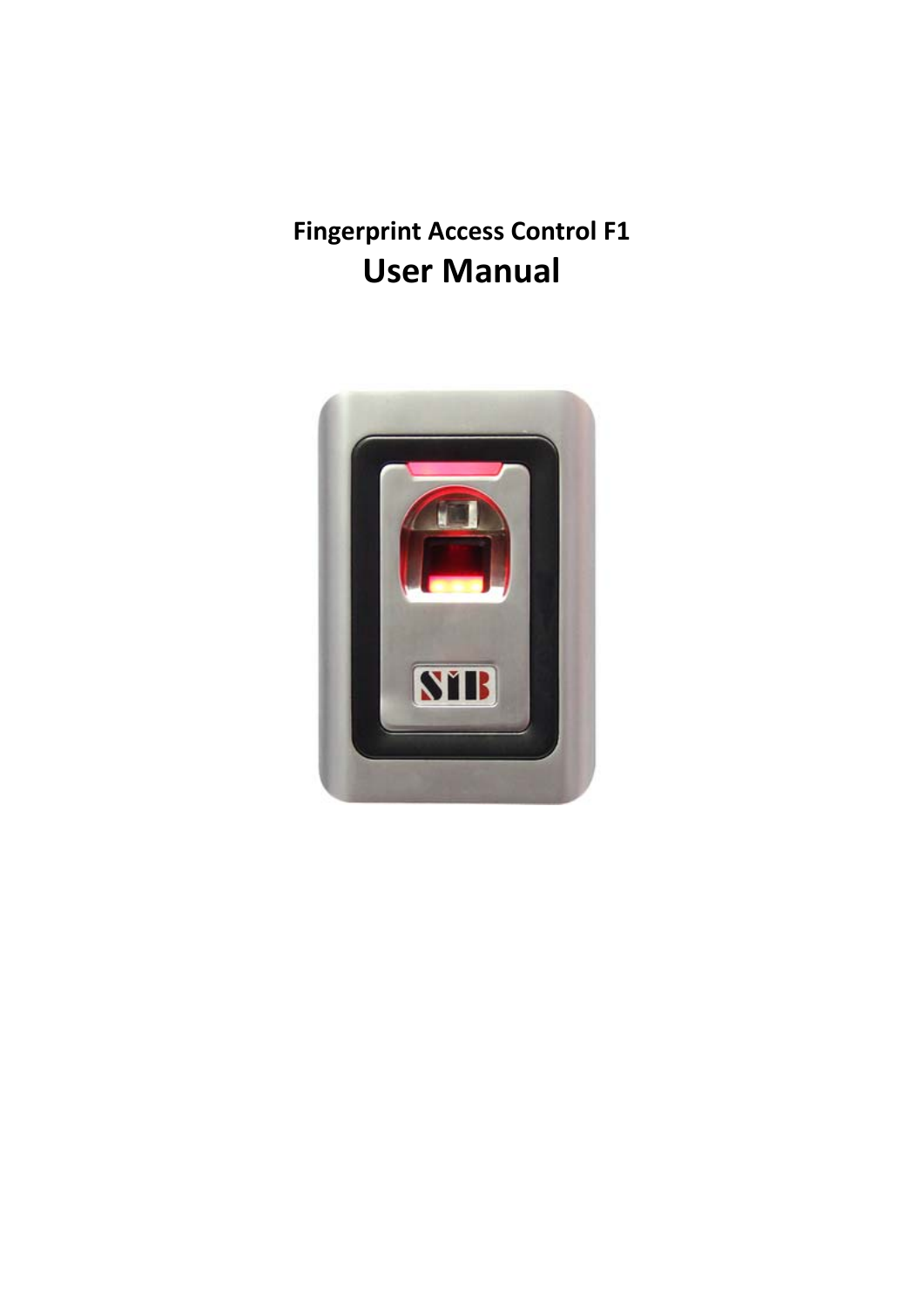#### **1. Introduction**

F1 is a metal shell standalone fingerprint access control, using the America Atmel's MCU, with precise electron circuit and good productive technology.

This unit apply world advanced fingerprint identification technology, safe and reliable, which is an ideal choice for occasions demand high security, wildly used in business affairs organization, office, factory, housing district etc.

Its programming is done by the infrared remote control or master fingerprint. It can store 1,000 fingerprints, includes 2 master fingerprints, 998 user fingerprints, and each fingerprint has one ID number.

#### **2. Functions**

#### **2.1 Sleeping function**

**High environmental awareness energy‐saving control system, with auto sleeping and waking up function, and the sleeping power consumption is less than 0.20W.**

#### **2.2 Master fingerprints operation function**

**This device can add/delete users' fingerprints by master fingerprints quickly and easily.**

**2.3 Lock driving function**

**With NC, NO and COM, the control time is 0~99s (0s is 50ms actually)**

**2.4 Anti‐tamper alarm function**

When the unit is disassembled illegally, the buzzer will sound a consecutive alarm, and it will remove automatically aft **1 min.**

#### **2. Intramural Interface Circuit**

The unit has a built‐in relay, the NO, COM and NC wires are isolated from the inner electro circuit. The contactor's current is 2A, showed as diagram 1.



Diagram1 relay output interface

#### **4. Installation, Wiring and Fix**

#### **4.1 Installation**

- 1. Remove the back cover using the supplied security driver
- 2. Drill 4 holes on the wall and fix the back cover
- 3. Thread the wires through the wire hole
- 4. Attach the front cover to the back cover, same as diagram 2

**Notice: please check wiring again after it finished, then power on.**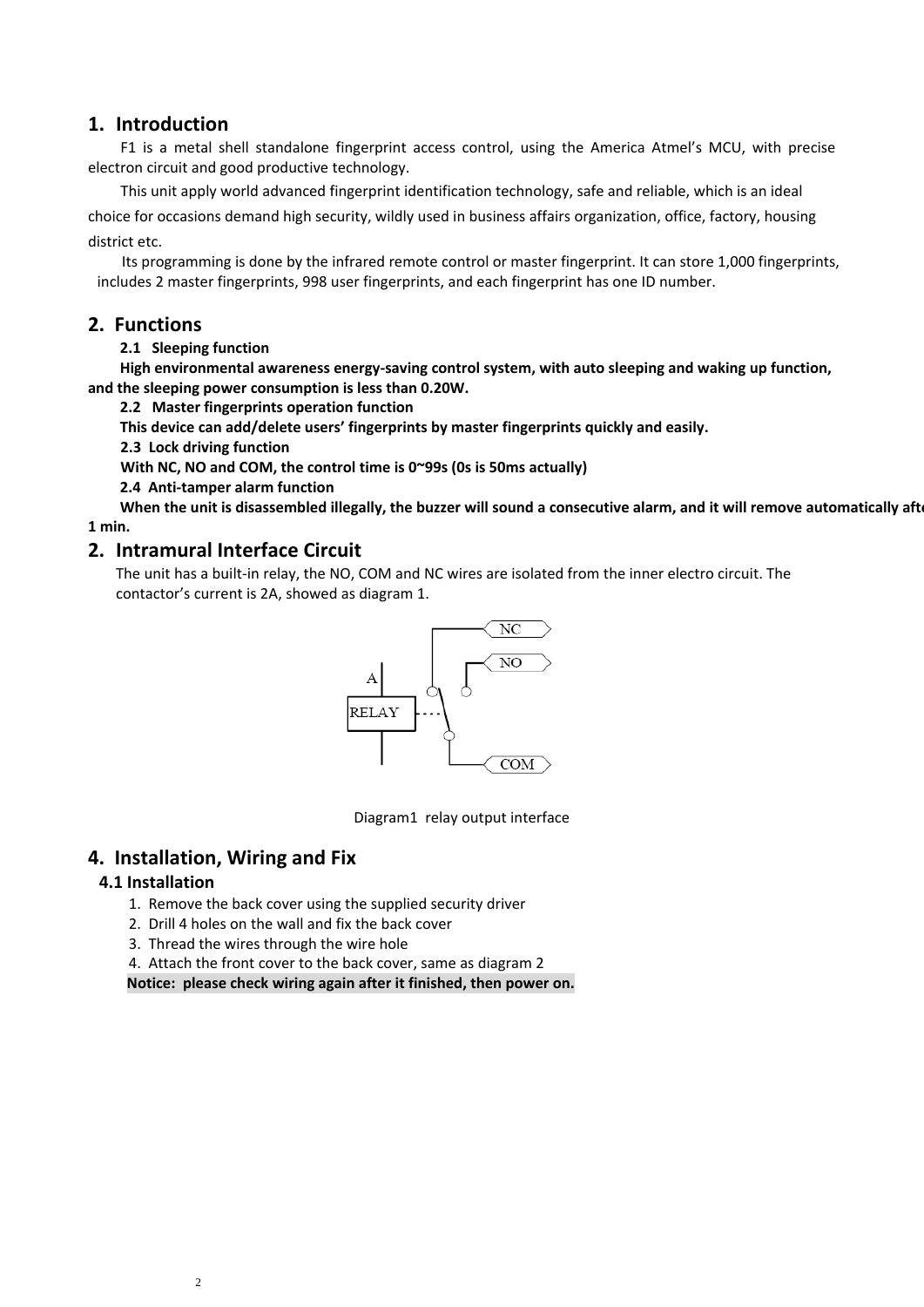

Diagram 2 Installation Diagram Diagram3 Circuit Board

## **4.2 Wiring Defintion**

| <b>OPEN</b> | Yellow       | <b>Exit Button</b> |  |
|-------------|--------------|--------------------|--|
| $+12V$      | Red          | +12V power input   |  |
| <b>GND</b>  | <b>Black</b> | <b>GND</b>         |  |
| <b>NO</b>   | Blue         | Relay output NO    |  |
| <b>COM</b>  | Purple       | Relay output COM   |  |
| <b>NC</b>   | Orange       | Relay output NC    |  |

## **4.3 Common Power supply Connection Diagram**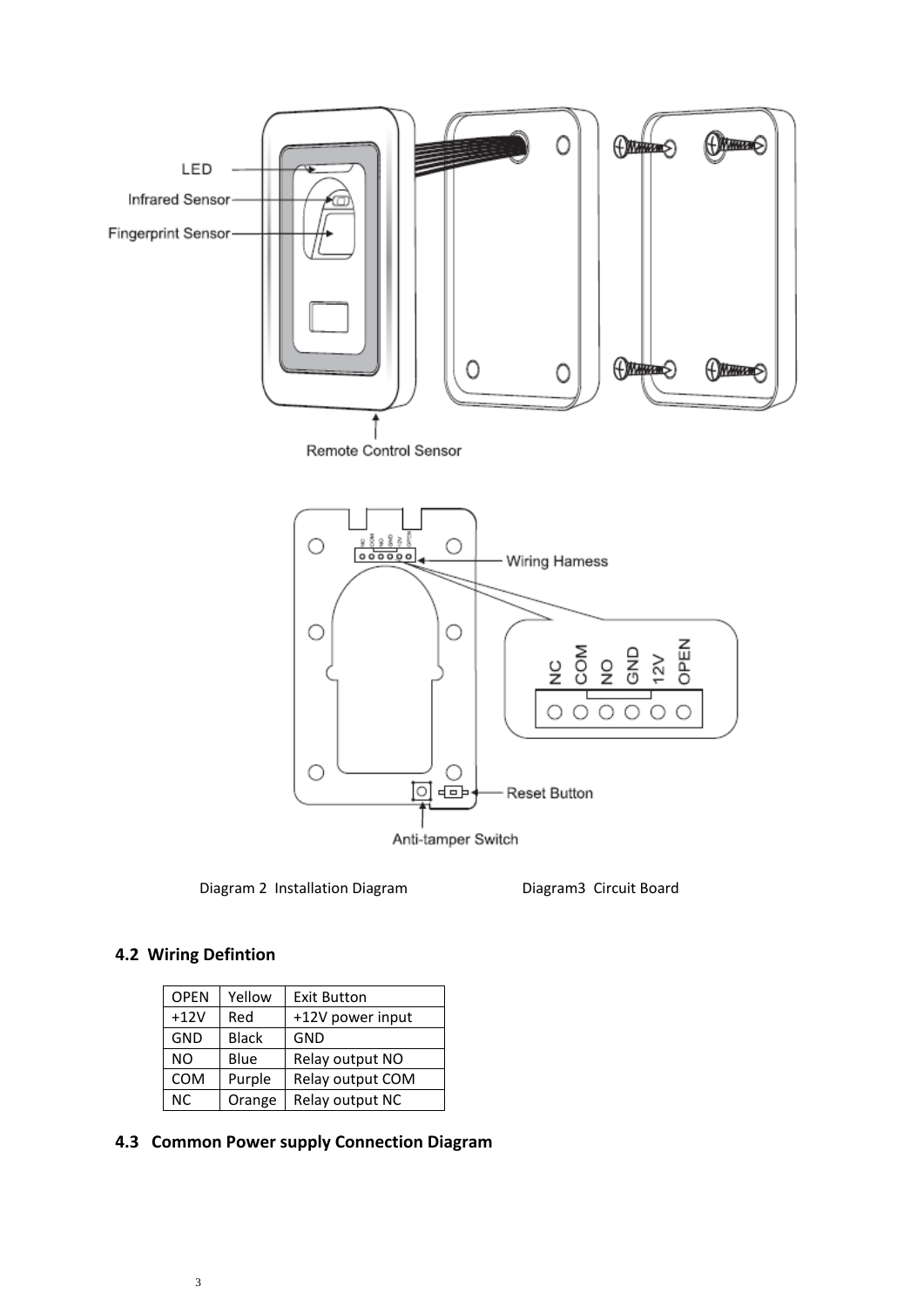

4.4 Special Power Supply Connection Diagram

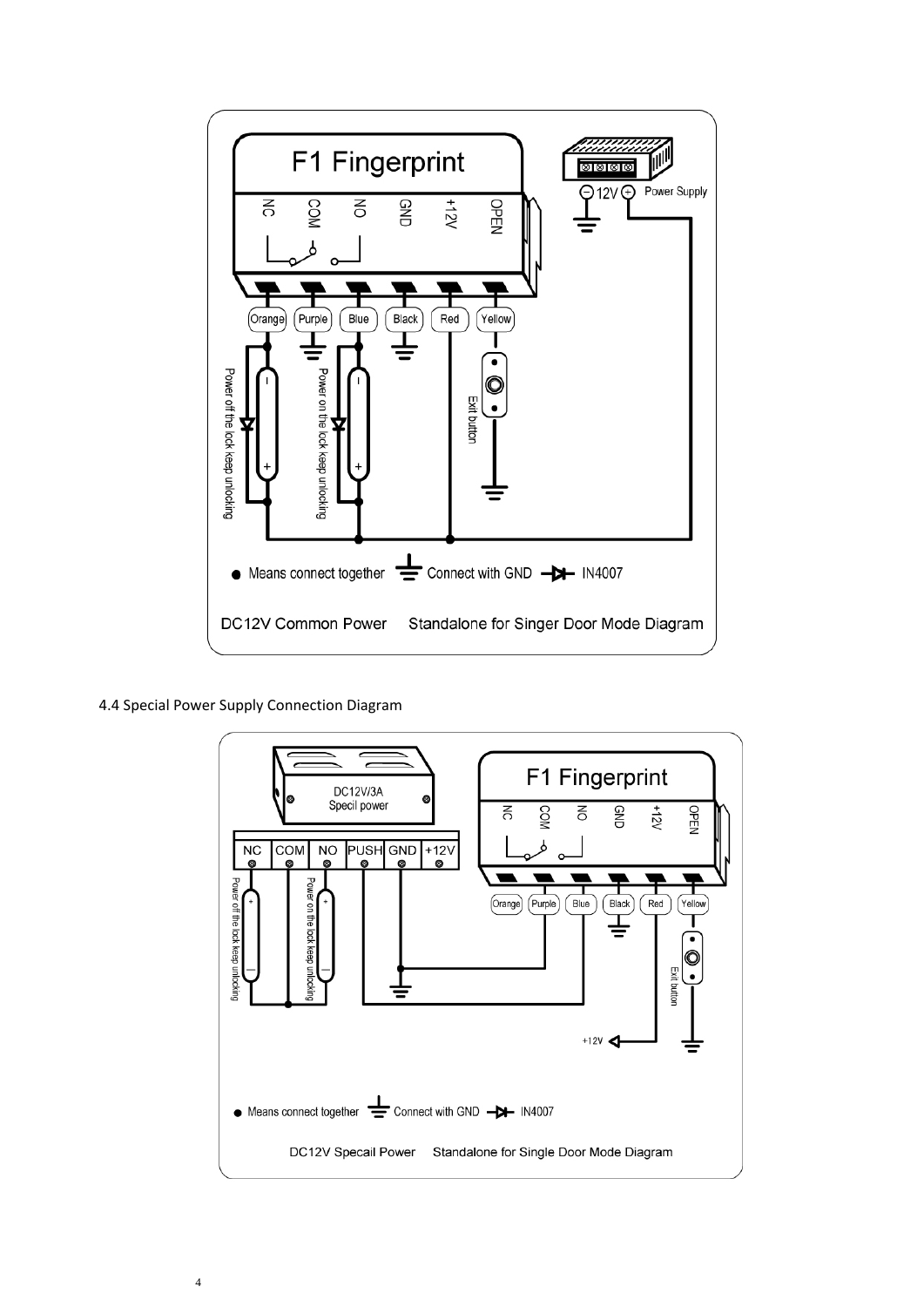## **5. Reset to Factory Default**

To reset to factory default, power off, press "RESET" button on the PCB, hold it and power on, release it until hear three short beeps, means to reset to factory default successfully.

Remark: Reset to factory default, the users' fingerprints enrolled is still retained.

## **6. Programming Guide**

- **6.1 To Enter the programming mode**
	- press  $*$  | master code  $#$  9999 is the factory default master code
	- **To Exit the programming mode**

**Press** \*

- Note: All the steps below must be done after entering into programming mode
- **6.2 To change master code**
	- press  $\|0\|$  new code  $\|\#$  new code  $\|\#$  the master code is any 4 digits
- **6.3 To add Fingerprint**
	- press  $|1||$  ID code  $||#||$  input fingerprint  $||...||#$

ID code range: 1 ~ 1000. ID code 1 is master add fingerprint, ID code 2 is master delete fingerprint, ID

 $code 3~1000$  are users fingerprints. Each ID code can add 1 fingerprint, master fingerprints must be added by ID code.

Notice: when the LED light up, input fingerprint, same fingerprint input twice. It gives short ring "Di" when input fingerprint first time, release the fingerprint, input the same fingerprint, gives long ring "Di-", turns to green light, it means the user is added successfully. When failed to add the fingerprint, it gives three short ring "Di Di Di", we can input fingerprint again. In order to improve success rate, please put middle of the finger on the middle of the induction Area.

## **6.4 To Delete fingerprint**

|  |  | Press $\boxed{2}$ ID code $\boxed{##}$ |  |  |  |
|--|--|----------------------------------------|--|--|--|
|--|--|----------------------------------------|--|--|--|

## **6.5 To delete all fingerprint**

press  $|2||0000||#$ Notice: This process will delete all users data, so use with care.

## **6.6 To Set door open time**

press  $|4||0 \sim 99$ 

Notice: unit of time is second, default is 5s, when set 0, door open time is 50ms.

#### **6.7** To Add Users Continuously

press  $\overline{7}$   $\overline{1}$ <sup>st</sup> user fingerprint twice... $N^{th}$  user fingerprint twice When add fingerprint users, ID will be generated auto, from 3 to 1000.

## **6.8 To Delete Users Continuously**

press  $|8|1^{st}$  user fingerprint  $\ldots$ N<sup>th</sup> user fingerprint  $||#$ 

Each fingerprint inputs one time, press "\*" to exit program.

## **6.9 Add/delete users by master add/delete fingerprint**

#### **6.9.1 To add fingerprint users**

Press master add fingerprint 1<sup>st</sup> user fingerprint twice... N<sup>th</sup> user fingerprint twice master add

## fingerprint

**6.9.2** 

Press master delete fingerprint  $1s<sup>st</sup>$  user fingerprint... N<sup>th</sup> user fingerprint master delete

fingerprint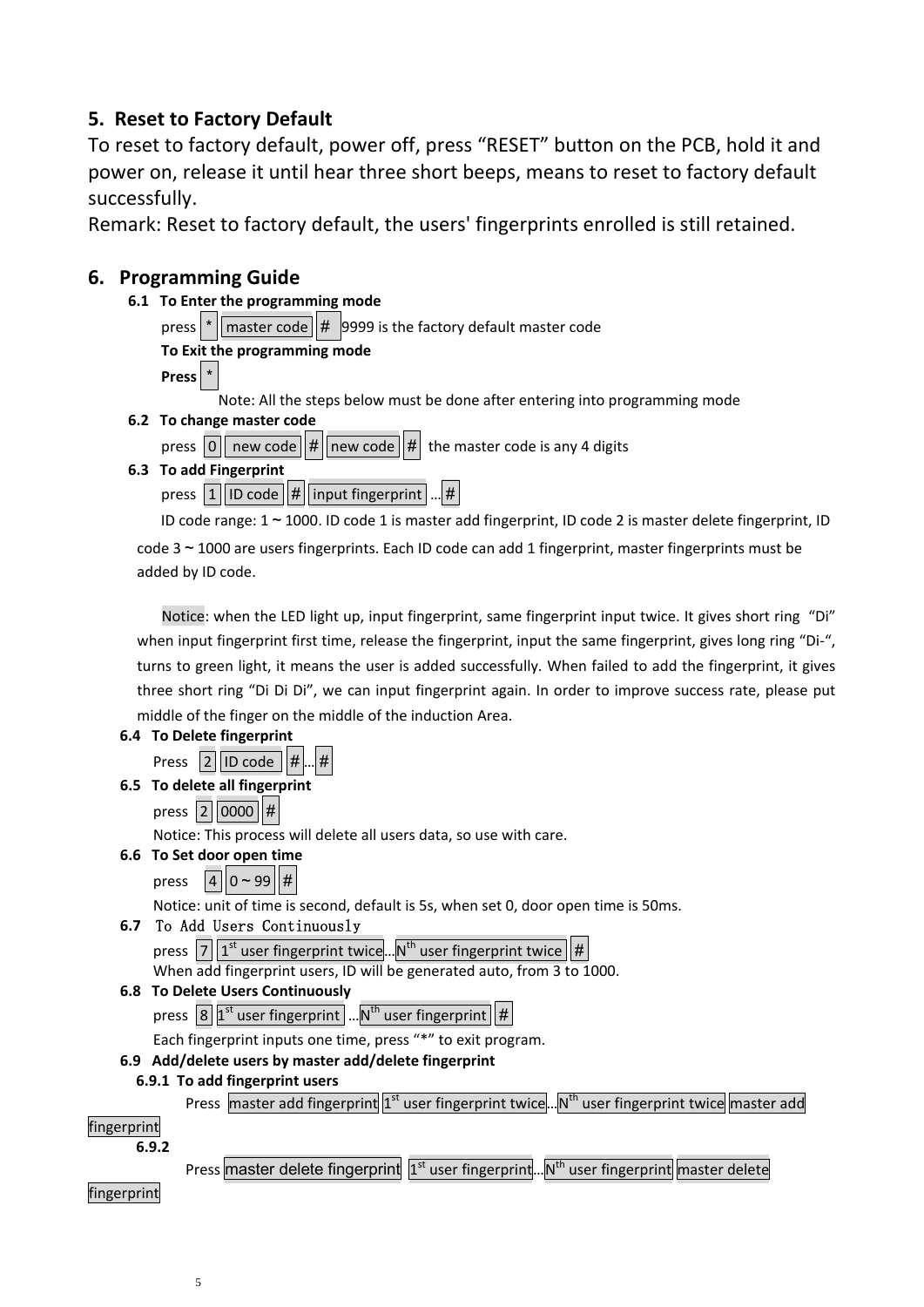Each fingerprint inputs one time

## **7. To release tamper alarm**

When this unit is removed illegal, then continuous alarm, keep 1 minutes alarming, or we can release the alarm by follow operation.

Press **master fingerprint** or user fingerprint or master PIN

## **8. To unlock the door**

Under stand by state, press user fingerprint, correct fingerprint, door will open

## **9. Sounds and Lights**

| Operation     | Indicator Light | <b>Finger Sensor</b> | <b>Buzzer</b>     | <b>Buzzer</b> |
|---------------|-----------------|----------------------|-------------------|---------------|
| <b>Status</b> | Color           | Light                | Description       |               |
| Power On      | Slow Shine in   | <b>Bright</b>        | Long Ring         | Di -          |
|               | Red             |                      |                   |               |
| Sleeping      | Slow Shine in   | Goes Out             |                   |               |
|               | Red             |                      |                   |               |
| Voided Key    |                 |                      | <b>Short Ring</b> | Di            |
| Enter         | Red             | Goes Out             | Long Ring         | Di -          |
| Programming   |                 |                      |                   |               |
| Programming   | Orange          |                      |                   |               |
| Input         |                 |                      | Long ring         | Di ---        |
| Fingerprint   | Green           |                      |                   |               |
| successful    |                 |                      |                   |               |
| Input         |                 |                      | 3 short Rings     | Di Di Di      |
| Fingerprint   |                 |                      |                   |               |
| Failed        |                 |                      |                   |               |
| Unlock the    |                 | Goes out             | Long Ring         | Di -          |
| Door          | Green           |                      |                   |               |
| Alarm         | Quick Shine in  | <b>Bright</b>        | Continuous        |               |
|               | Red             |                      | Long Ring         | $Di -$        |

## **10. Technical Specification**

| Article                       | Data                            |
|-------------------------------|---------------------------------|
| Input Voltage                 | DC 12V±10%                      |
| <b>Sleeping Current</b>       | ≤20mA                           |
| <b>Idle Current</b>           | ≤80mA                           |
| Door Relay Contact Load       | 2A                              |
| <b>Operating Temperature</b>  | $-20^{\circ}$ C-50 $^{\circ}$ C |
| <b>Operating Humidity</b>     | 20%RH-95%RH                     |
| <b>Fingerprint Capacity</b>   | 1000                            |
| Resolution                    | 450 DPI                         |
| <b>Fingerprint Input Time</b> | $<$ 15                          |
| <b>Identification Time</b>    | $<$ 15                          |
| <b>FAR</b>                    | < 0.0000256%                    |
| <b>FRR</b>                    | < 0.0198%                       |
| Structure                     | Zinc Alloy                      |
| Dimension                     | 115mm×70mm×35mm                 |
| Weight                        | 500g                            |